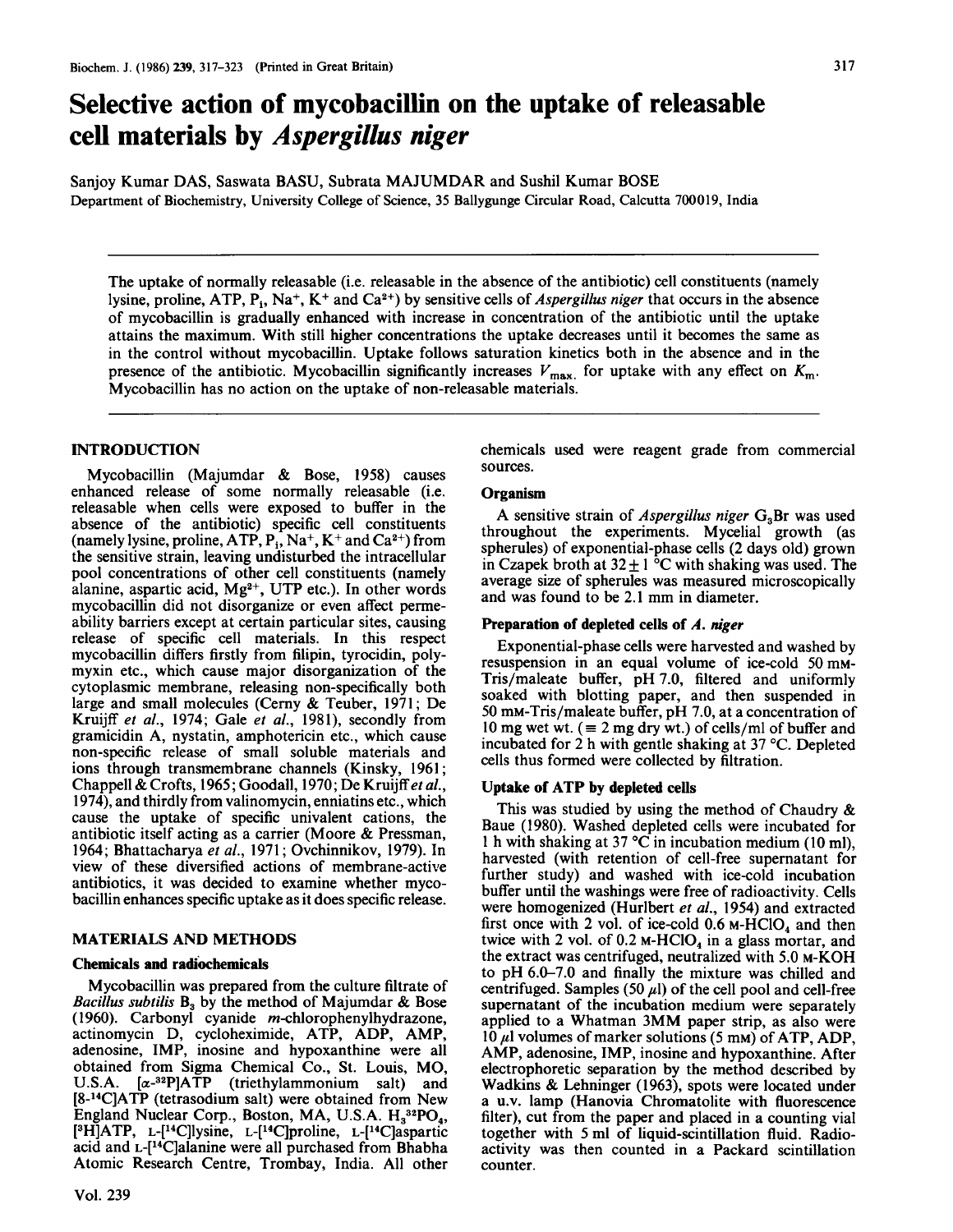#### Table 1. Uptake of ATP by depleted cells of A. niger

Depleted A. niger cells (0.25 g wet wt.  $\equiv$  0.05 g dry wt.) were incubated for 1 h at 37  $\degree$ C in 10 ml of the incubation mixture containing <sup>50</sup> mM-Tris/maleate buffer, pH 7.0, and 5 mm-ATP {including 2  $\mu$ Ci of [ $\alpha$ -<sup>32</sup>P]ATP (sp. radioactivity 12.0 Ci/mmol) and  $2 \mu$ Ci of [8-<sup>14</sup>C]ATP (sp. radioactivity 2.8 Ci/mmol)}. After the incubation cells were harvested and processed and radioactivities of samples were determined as described in the text.

|                                                 | Radioactivity<br>$(c.p.m./50 \mu l)$ |                 |                  |
|-------------------------------------------------|--------------------------------------|-----------------|------------------|
|                                                 | 32P                                  | 14 <sub>C</sub> | 32P/14C<br>ratio |
| Extracellular-medium nucleotides*<br><b>ATP</b> | 2201                                 | 1572            | 1.40             |
| Intracellular nucleotides <sup>*</sup>          |                                      |                 |                  |
| <b>ATP</b>                                      | 2075                                 | 1461            | 1.42             |
| ADP                                             | 1125                                 | 803             | 1.40             |

The cell-free supernatant of the incubation system contained only ATP as initially added and none of its degradation products (Table 1), which shows that ATP was not extracellularly degraded. However, the intracellular pool of the harvested cells from the incubation system contained both ATP and ADP. Interestingly, the  $3^{2}P/14C$  ratios in ATP both from the cell-free supernatant and from the cell pool were almost identical, which shows that intact molecules of ATP were taken up by the cells. The 32P/14C ratio in ADP in the cell pool was the same as that in ATP both inside and outside the cells, which indicates that ATP after penetration as intact molecules was partly degraded intracellularly to ADP. These preliminary experiments were done to prove that intact ATP molecules were taken up by the cells, even though they are highly charged molecules that are not easily released or taken up. Uptake of intact ATP has also been reported in other biological systems (Gajdos et al., 1968; Chaudry & Gould, 1970; Winkler, 1976; Pant et al., 1979).

## Uptake of different substrates by depleted cells under conditions of non-incorporation and of incorporation into cell polymers

Uptake was performed in an incubation mixture (2.0 ml) containing 20 mM-Tris/maleate buffer, pH 7.0, <sup>10</sup> mm of appropriate substrate with tracer amount of radioactive label  $\{5.0 \ \mu\text{Ci/ml} \text{ for H}_3^{32} \text{PO}_4 \text{ (sp. radio-} \}$ activity 10 Ci/mol) or [3H]ATP (sp. radioactivity 2500 Ci/mol); 0.5  $\mu$ Ci/ml for L-[<sup>14</sup>C]lysine (sp. radioactivity 240 Ci/mol) or  $L$ -<sup>[14</sup>C]proline (sp. radioactivity 100 Ci/mol) or L-[14C]aspartic acid (sp. radioactivity 152 Ci/mol) or  $L-[14C]$ alanine (sp. radioactivity 60 Ci/mol), 10 mg wet wt.  $( \equiv 2 \text{ mg dry wt.})$  of depleted cells,  $10 \mu l$  of mycobacillin solution of various concentrations or 10  $\mu$ I of ethanol and 10  $\mu$ I of the respective inhibitor solution [cycloheximide (200  $\mu$ g/ml) for amino acids, actinomycin D (100  $\mu$ g/ml) for ATP and carbonyl cyanide *m*-chlorophenylhydrazone  $(0.1 \text{ mm})$  for P<sub>i</sub>] or  $10 \mu l$  of the appropriate solvent for the uptake under conditions of non-incorporation or of incorporation. Preincubation of the reaction system without the appropriate substrate was for 10 min with shaking at 37 'C. Thereafter the reaction was initiated by addition of appropriate substrates. After the required intervals incubation was stopped by rapid separation of the cells from the medium with filtration under vacuum suction, and cells were thoroughly washed three times with 5 ml of ice-cold incubation buffer. Then the filter pads were secured to counting vials, dried at 60 $\degree$ C and radioactivity was counted by using a liquid-scintillation fluid consisting of toluene/Triton  $\bar{X}$ -100 (2:1, v/v) containing 4 g of 2,5-diphenyloxazole (PPO) and 0.1 g of 1,4-bis-(5 phenyloxazol-2-yl)benzene (POPOP) per litre of toluene. Uptake was expressed as the amount of substrate incorporated in nmol/mg cell dry wt., being calculated from the observed radioactivity (c.p.m.) per mg cell dry wt. and the specific radioactivity, i.e. c.p.m. per nmol of substrate.

#### Uptake of different cations by depleted cells

Depleted cells [0.05 g wet wt.  $(= 0.01$  g dry wt.)] were suspended in 10 ml of incubation medium containing 50 mm-Tris/maleate buffer, pH 7.0, 10 mm-CaCl<sub>2</sub> or 5 mm- $MgSO_4$  or 10 mm-KCl or 10 mm-NaCl for uptake of their respective cations and  $10 \mu l$  of mycobacillin solution of various concentrations. After incubation at 37 'C with gentle shaking, cells were rapidly filtered and washed as indicated above. After the washing cells were dried and ashed in a closed muffle furnace. For determination of Na+ and K+, ashed samples were extracted with double-distilled water (free from any contaminating ions) and measured directly by using a flame photometer. For the determination of  $Ca^{2+}$  and  $Mg^{2+}$  ashed samples were extracted with 2.5 ml of conc. HCI, then mixed with 2.5 ml of <sup>1</sup> M-tartaric acid and 2.5 ml of  $1\%$  (w/v) NaCl, and finally the volume was made up to 25 ml with double-distilled water and measurement was done by atomic absorption spectroscopy.

### RESULTS

#### Effect of mycobacillin on the uptake of releasable cell materials

Table 2 shows that in the absence of mycobacillin there was uptake of all normally releasable cell materials (namely lysine, proline, ATP,  $P_i$ , Na<sup>+</sup>, K<sup>+</sup> and Ca<sup>2+</sup>). On addition of mycobacillin to the reaction system the uptake of different materials was enhanced and further continued to increase with mycobacillin concentrations until it attained a peak value. The peak value was found to be different for different cell materials. However, on further increase in the concentrations of mycobacillin beyond the peak values, the uptake slowly decreased until it attained the same value as in the control without mycobacillin. This decrease in uptake with increase in mycobacillin concentration almost to the level of no uptake might be caused by a simultaneous releasing action of mycobacillin. The optimum concentrations of mycobacillin for uptake and release for a given material were different, e.g. 20  $\mu$ g/ml (Table 2) and 100  $\mu$ g/ml respectively for lysine. Therefore at a concentration of 20  $\mu$ g of mycobacillin/ml, when the uptake for lysine attained the maximum value, release still persisted, causing an apparent decrease in the peak value of uptake at higher concentration of the antibiotic. The pattern of uptake was found to be the same under conditions of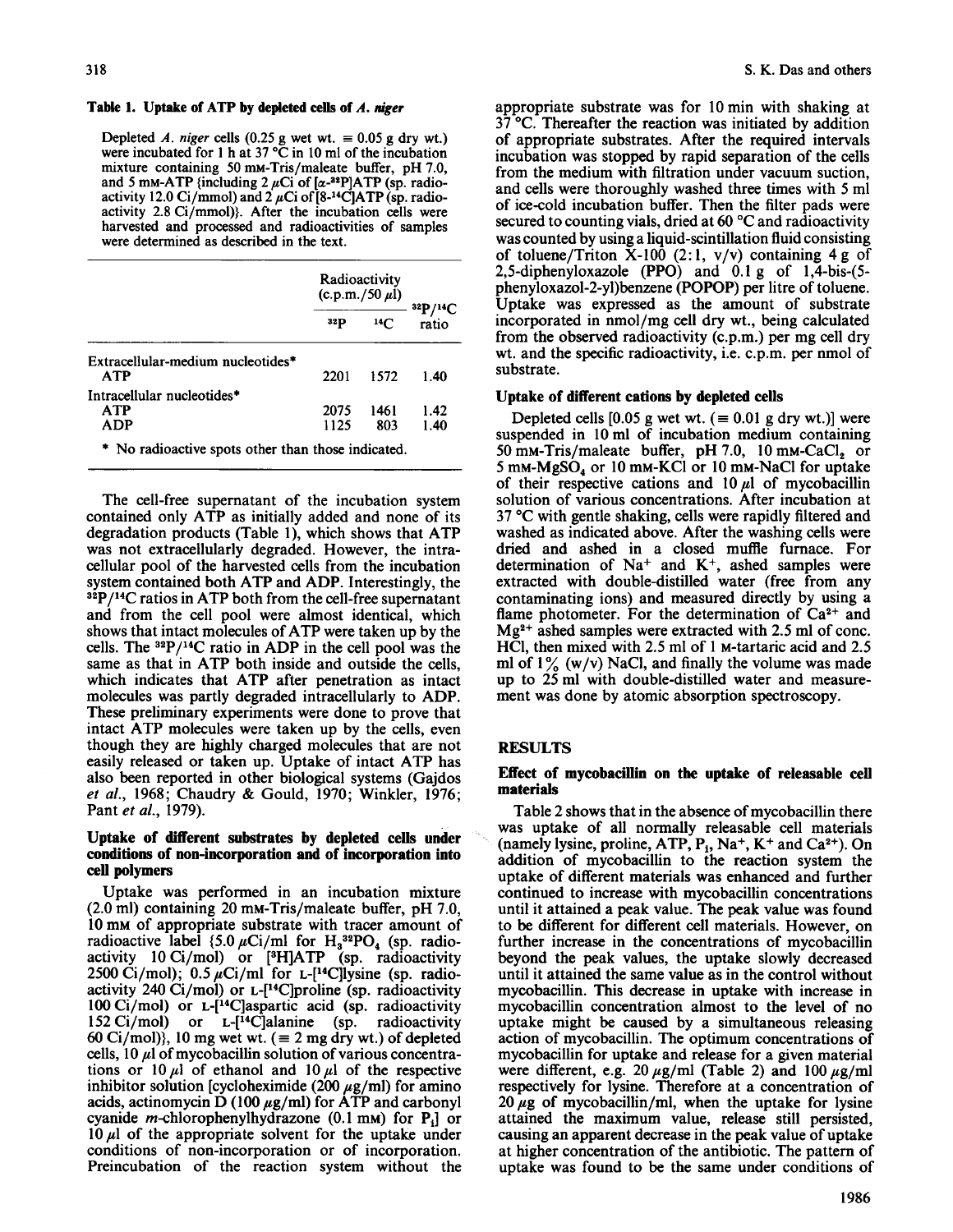#### Table 2. Effect of various concentrations of mycobacillin on the uptake of different releasable cell materials

Cell suspension (0.005 g wet wt./ml) was incubated for 10 min with mycobacillin (0-200  $\mu$ g/ml) with (a) or without (b) respective inhibitor of incorporation of substrates into cell polymers. Then the uptake was initiated with addition of appropriate substrates (for details see the Materials and methods section) with incubation for 1 h at 37 °C. Values in parentheses indicated the fold increment of uptake with respect to control sample.

| Cell material<br>taken up | Concn. of<br>mycobacillin<br>$(\mu\text{g/ml}) \ldots$ | Uptake (nmol/mg cell dry wt.) |                 |                 |                 |                       |                 |                 |                 |                 |
|---------------------------|--------------------------------------------------------|-------------------------------|-----------------|-----------------|-----------------|-----------------------|-----------------|-----------------|-----------------|-----------------|
|                           |                                                        | 0                             | 10              | 15              | 20              | 30                    | 50              | 100             | 150             | 200             |
| Lysine                    | (a)                                                    | 32.0<br>(1.0)                 | 41.4<br>(1.29)  | 47.0<br>(1.47)  | 58.4<br>(1.82)  | 58.5<br>(1.82)        | 50.1<br>(1.56)  | 39.1<br>(1.22)  | 34.3<br>(1.07)  | 32.1<br>(1.00)  |
|                           | (b)                                                    | 37.2<br>(1.0)                 | 56.2<br>(1.51)  | 62.5<br>(1.68)  | 75.9<br>(2.04)  | 76.2<br>(2.04)        | 62.5<br>(1.68)  | 44.0<br>(1.18)  | 38.0<br>(1.02)  | 37.3<br>(1.00)  |
| Proline                   | (a)                                                    | 155.0<br>(1.0)                | 367.2<br>(2.37) | 530.0<br>(3.41) | 560.3<br>(3.61) | 560.5<br>(3.61)       | 415.0<br>(2.68) | 225.0<br>(1.45) | 160.7<br>(1.03) | 159.3<br>(1.02) |
|                           | (b)                                                    | 260.0<br>(1.0)                | 411.3<br>(1.58) | 552.4<br>(2.12) | 575.0<br>(2.21) | 576.1<br>(2.21)       | 475.2<br>(1.82) | 275.3<br>(1.06) | 260.9<br>(1.00) | 260.4<br>(1.00) |
| <b>ATP</b>                | (a)                                                    | 12.0<br>(1.0)                 | 17.3<br>(1.44)  | 20.4<br>(1.70)  | 24.8<br>(2.07)  | 24.8<br>(2.06)        | 20.2<br>(1.68)  | 14.5<br>(1.20)  | 12.4<br>(1.03)  | 12.5<br>(1.04)  |
|                           | (b)                                                    | 16.9<br>(1.0)                 | 20.1<br>(1.19)  | 24.0<br>(1.42)  | 28.5<br>(1.68)  | <b>29.0</b><br>(1.72) | 24.5<br>(1.45)  | 17.9<br>(1.06)  | 17.5<br>(1.03)  | 17.2<br>(1.0)   |
| $P_i$                     | (a)                                                    | 6.5<br>(1.0)                  | 9.2<br>(1.42)   | 12.8<br>(1.96)  | 14.0<br>(2.15)  | 13.9<br>(2.13)        | 13.0<br>(2.00)  | 7.8<br>(1.20)   | 6.9<br>(1.06)   | 6.5<br>(0.1)    |
|                           | (b)                                                    | 7.0<br>(1.0)                  | 10.9<br>(1.56)  | 14.5<br>(2.07)  | 18.5<br>(2.64)  | 18.7<br>(2.67)        | 16.5<br>(2.36)  | 8.2<br>(1.17)   | 7.2<br>(1.02)   | 7.3<br>(1.04)   |
| $Na+$                     | (b)                                                    | 110.0<br>(1.0)                | 132.1<br>(1.20) | 138.5<br>(1.25) | 136.4<br>(1.24) | 128.4<br>(1.16)       | 125.0<br>(1.13) | 115.5<br>(1.05) | 110.6<br>(1.00) | 110.2<br>(1.00) |
| $K^+$                     | (b)                                                    | 102.5<br>(1.0)                | 125.4<br>(1.22) | 143.2<br>(1.40) | 142.5<br>(1.39) | 138.4<br>(1.35)       | 135.0<br>(1.31) | 110.7<br>(1.08) | 104.6<br>(1.02) | 103.2<br>(1.00) |
| $Ca^{2+}$                 | (b)                                                    | 2.5<br>(1.0)                  | 2.9<br>(1.16)   | 3.5<br>(1.40)   | 3.7<br>(1.48)   | 3.7<br>(1.48)         | 3.5<br>(1.40)   | 3.2<br>(1.28)   | 2.6<br>(1.04)   | 2.5<br>(1.00)   |

both incorporation and non-incorporation (where studied).

# Time course of uptake for different releasable cell materials in the presence of peak and beyond-the-peak concentrations of mycobacillin

Figs.  $1(a)-1(g)$  show that the uptake, which occurred almost instantaneously for all of the releasable cell materials, was linear with time until they all attained the peak values in the absence and in the presence of the peak and beyond-the-peak concentrations of mycobacillin, but the time taken to reach the peak value was found to be different for different materials. However, these peak values remained constant for the observed period (60 min) for some materials (namely Na<sup>+</sup>, K<sup>+</sup> and  $\overline{P}_i$ ) but showed gradual decrease for others (namely lysine, proline,  $\overline{A}TP$  and  $Ca^{2+}$ ).

## Effect of a given concentration of mycobacillin on the rate of uptake in the presence of various extraceliular concentrations of different normally releasable cell materials

Uptake of all the releasable cell materials over the range 10-15 mm was non-linear and followed Michaelis-Menten kinetics both in the presence and in the absence of mycobacillin {results not shown except that for lysine under conditions ofincorporation and non-incorporation [Figs.  $2(a)(i)$  and  $2(a)(ii)$ ]}. Kinetic constants (Table 3) were calculated from Lineweaver-Burk plots {not shown except that for lysine [Figs.  $2(b)(i)$  and  $2(b)(ii)$ ]}, which suggests that the apparent  $K<sub>m</sub>$  values for uptake of different cell materials in the presence and in the absence of mycobacillin were very much comparable, whereas  $V_{\text{max}}$  values increased significantly in the presence of mycobacillin. Thus mycobacillin did not appear to compete with the substrates transported for their respective transport systems. Interestingly, the values of  $K<sub>m</sub>$  and  $V<sub>max</sub>$ , were somewhat lower under conditions of non-incorporation than under conditions of incorporation.

# Effect of mycobacillin on the uptake of cell materials not normally releasable by mycobacillin

Uptake of non-releasable cell materials (namely alanine, aspartic acid and  $Mg^{2+}$ ) at a given extracellular substrate concentration was studied in the absence and in the presence of various concentrations of mycobacillin; the results showed that mycobacillin did not possess any effect on their uptake (Table 4).

# DISCUSSION

In continuation of previous studies showing that mycobacillin enhanced the release of some normally releasable specific cell constituents from a sensitive strain of Aspergillus niger without causing lysis or extensive damage of the cell, we have now reported here the enhancing effect of mycobacillin on the uptake of those very cell materials whose release was enhanced by mycobacillin. Hence the possibility of both the processes being controlled by the same mechanism could not be ruled out. These sensitive sites for uptake might be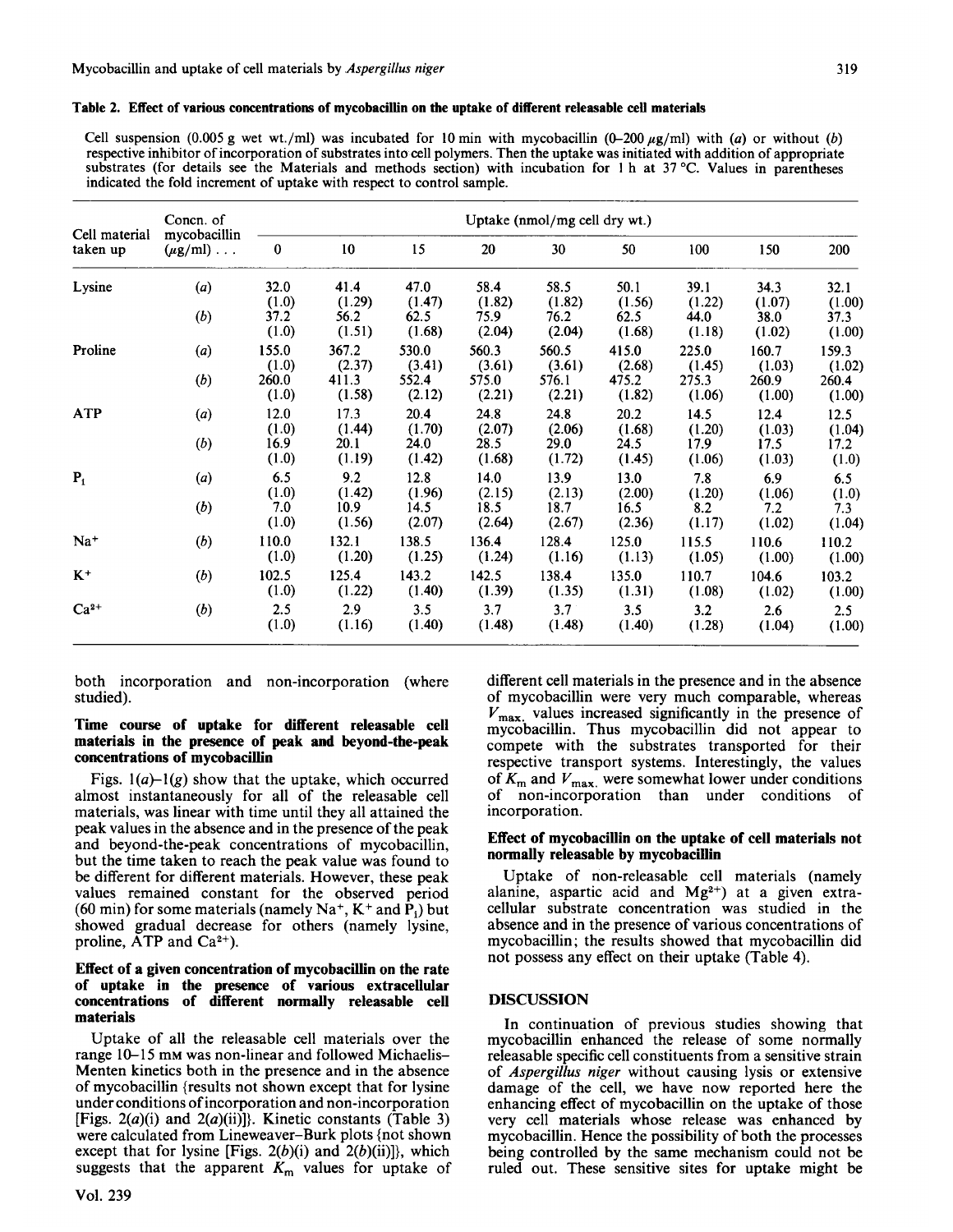



 $\widehat{\Xi}$ 

 $\epsilon$ 

 $\overline{\mathbf{g}}$ 

 $\overline{\mathbf{e}}$ 

Uptake of ATP (nmol/mg cell dry wt.)

ੁੱ

 $\overline{a}$ 

 $\widehat{\mathfrak{S}}$ 

∤ຊ

lē

 $\overline{\bullet}$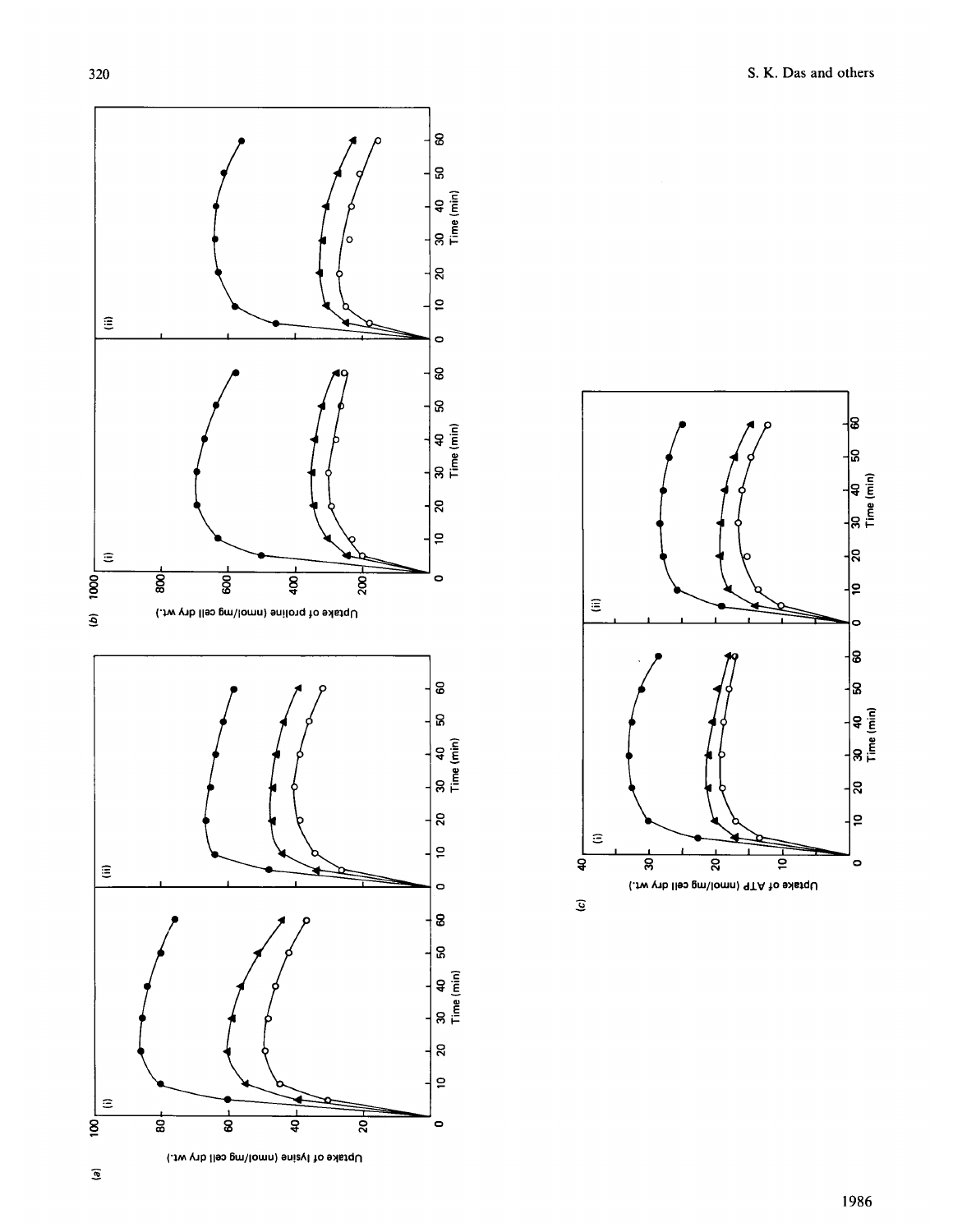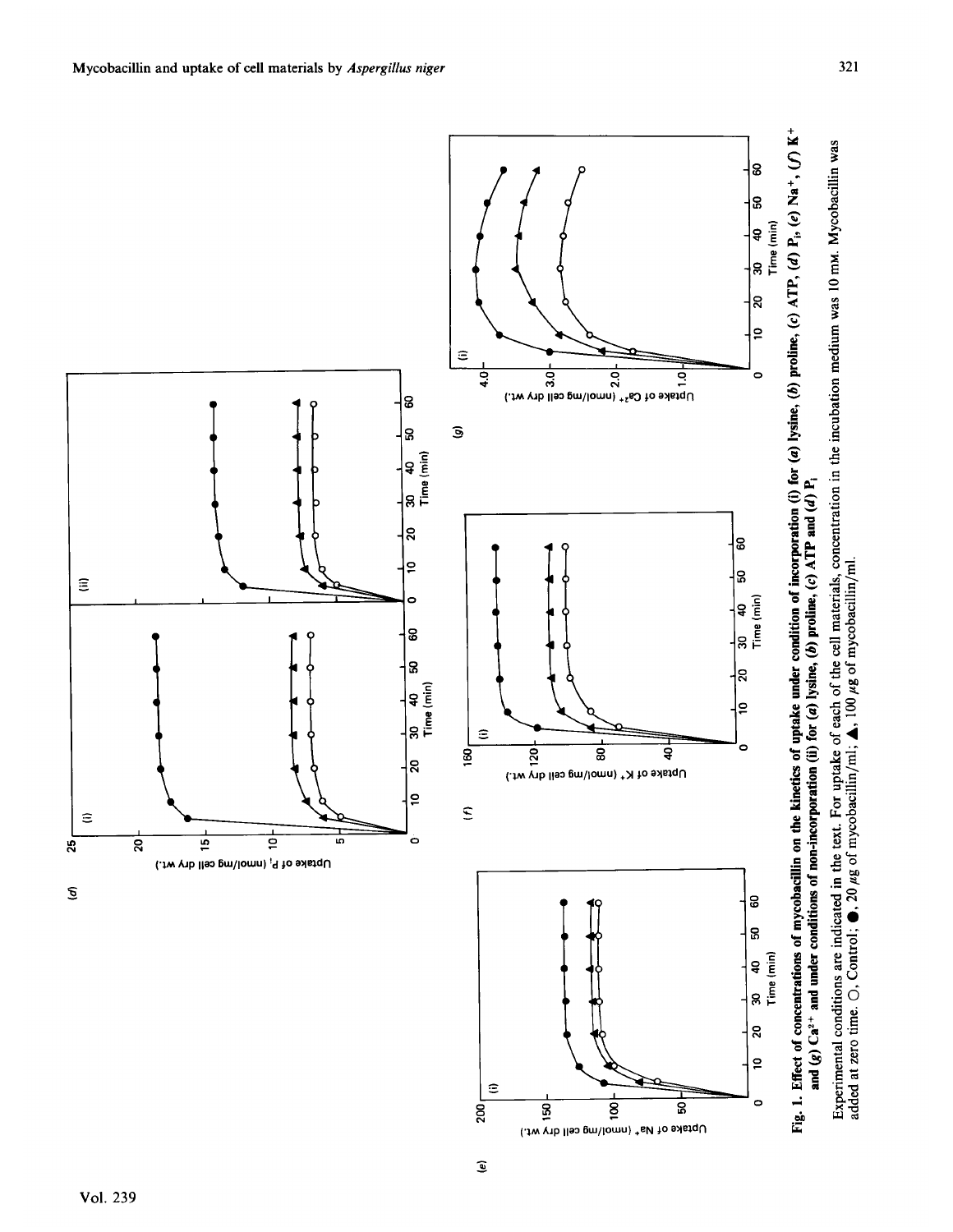#### Table 3. Comparison of apparent  $K_m$  and  $V_{max}$  values for the uptake of different releasable cell materials (from Lineweaver-Burk plots)

| Cell material<br>taken up | $K_{\rm m}$ (mm)        |     |                                                 |     | $V_{\text{max}}$ (nmol/min per mg cell dry wt.) |      |                                              |       |  |
|---------------------------|-------------------------|-----|-------------------------------------------------|-----|-------------------------------------------------|------|----------------------------------------------|-------|--|
|                           | Without<br>mycobacillin |     | With<br>mycobacillin<br>$(20 \ \mu\text{g/ml})$ |     | Without<br>mycobacillin                         |      | With<br>mycobacillin<br>$(20\mu\text{g/ml})$ |       |  |
|                           | (a)                     | (b) | (a)                                             | (b) | (a)                                             | (b)  | (a)                                          | (b)   |  |
| Lysine                    | 5.3                     | 3.1 | 5.3                                             | 3.1 | 13.3                                            | 7.6  | 18.2                                         | 13.1  |  |
| Proline                   | 10.3                    | 3.3 | 10.3                                            | 3.3 | 80.0                                            | 78.4 | 100.0                                        | 121.2 |  |
| <b>ATP</b>                | 4.2                     | 3.9 | 4.3                                             | 3.9 | 2.9                                             | 1.8  | 4.8                                          | 2.8   |  |
| $P_i$                     | 14.3                    | 5.9 | 14.5                                            | 5.9 | 5.9                                             | 2.8  | 12.5                                         | 4.3   |  |
| $Na+$                     | 5.8                     |     | 5.8                                             |     | 25.6                                            |      | 30.3                                         |       |  |
| $K^+$                     | 6.3                     |     | 6.3                                             |     | 21.7                                            |      | 32.3                                         |       |  |
| $Ca2+$                    | 6.0                     |     | 6.0                                             |     | 0.5                                             |      | 0.8                                          |       |  |

(a) Under conditions of incorporation; (b) under conditions of non-incorporation.



# Fig. 2. Effect of mycobacillin on the rate of uptake under conditions of incorporation (i) and of non-incorporation (ii) of lysine in the presence of its increasing extracellular concentrations

Extracellular concentrations of lysine were varied in the range 0-50 mm. The data were obtained with a <sup>1</sup> min incubation period. Experimental conditions are the same as indicated in Fig. 1 legend.  $\bigcirc$ , Control;  $\bigcirc$ , 20  $\mu$ g of mycobacillin/ml.